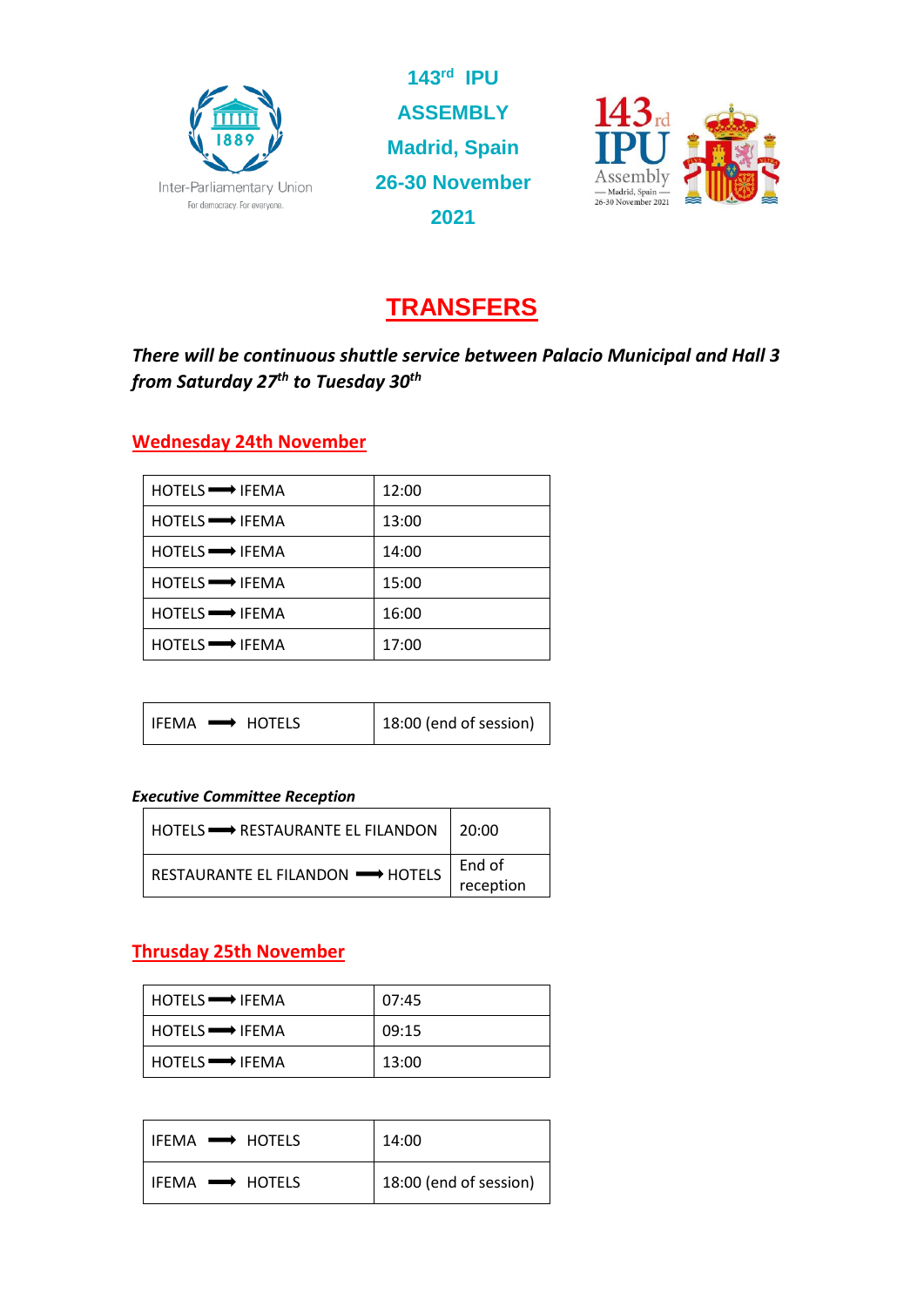## **Friday 26th November**

| $HOTELS \longrightarrow IFEMA$ | 06:45 |
|--------------------------------|-------|
| $HOTELS \longrightarrow IFEMA$ | 07:45 |
| $HOTELS \longrightarrow IFEMA$ | 09:00 |
| $HOTELS \longrightarrow IFEMA$ | 10:00 |
| $HOTELS \longrightarrow IFEMA$ | 13:00 |
| $HOTELS \longrightarrow IFEMA$ | 16:00 |
| $HOTELS \longrightarrow IFEMA$ | 17:00 |
| $HOTELS \longrightarrow IFEMA$ | 18:00 |

| IFEMA $\rightarrow$ HOTELS | 20:30 (end of session) |
|----------------------------|------------------------|
|----------------------------|------------------------|

#### *Heads of Delegations Reception*

| I IFEMA $\rightarrow$ HOTEL FOUR SEASONS                             | 20:30<br>(end of session) |
|----------------------------------------------------------------------|---------------------------|
| $ $ HOTEL FOUR SEASONS $\longrightarrow$ HOTELS $ $ End of reception |                           |

### **Saturday 27th November**

| $HOTELS \longrightarrow IFEMA$ | 07:00    |
|--------------------------------|----------|
|                                | $08:15*$ |
| $HOTELS \longrightarrow IFEMA$ | $10:00*$ |

*STOPS AT PALACIO MUNICIPAL AND HALL 3.*

| $l$ ifema $\longrightarrow$ hotels | 14:00                  |
|------------------------------------|------------------------|
| $I$ IFFMA $\longrightarrow$ HOTFLS | 18:30 (end of session) |

 *RETURN FROM PALACIO MUNICIPAL*